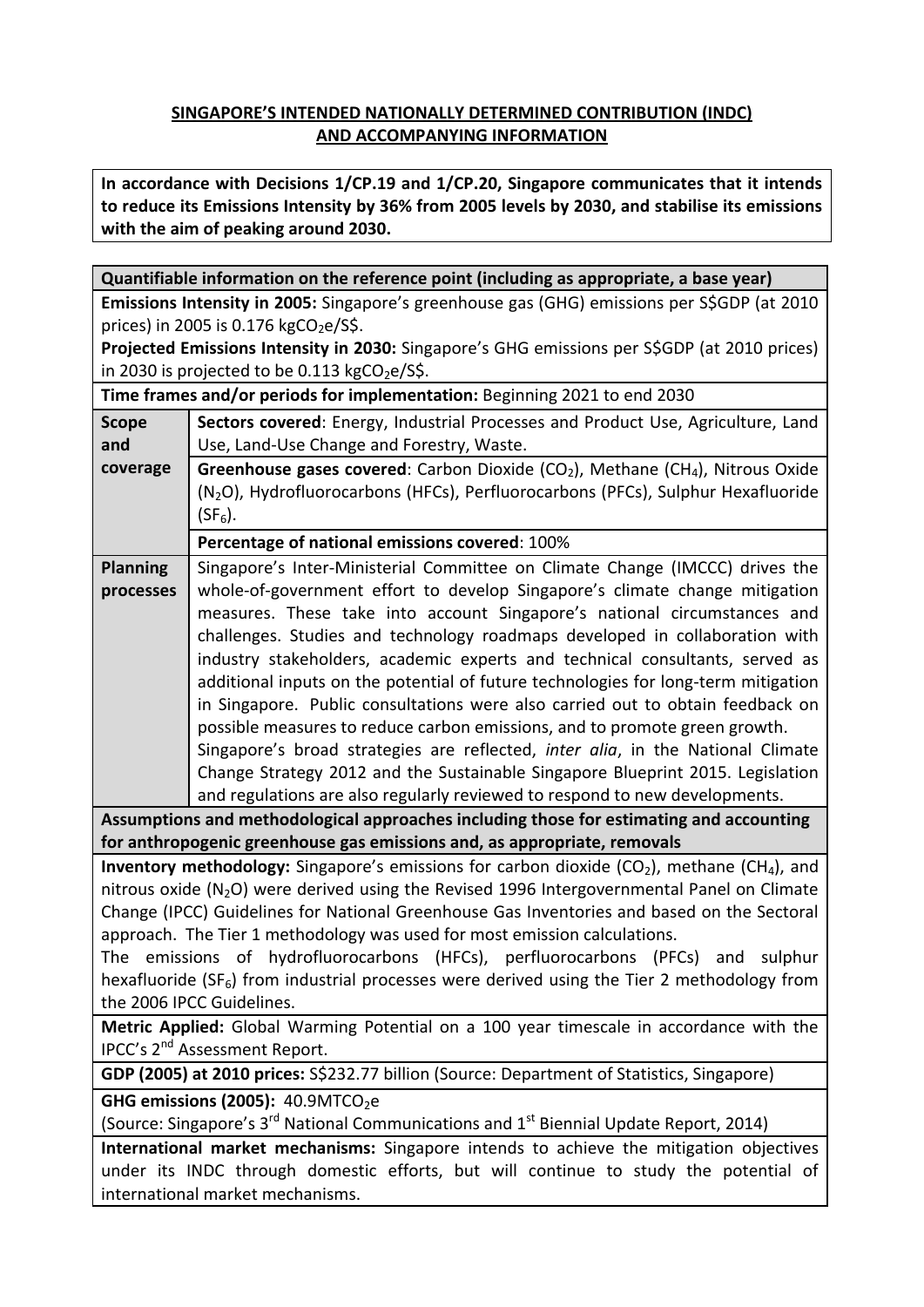**Accounting for emissions and removals from the land sector:** Singapore has begun a longterm programme to monitor and report carbon storage and carbon fluxes related to land use change and forestry. As there are no commercial forestry or plantations in Singapore, emissions or carbon storage from land use change and forestry are expected to be small.

**Consideration of fairness and ambition, in light of national circumstances and how it contributes to the ultimate objective of the Convention (Article 2)**

Singapore's National Circumstances and Challenges. Singapore currently accounts for around 0.11% of global emissions. Its mitigation contributions must be viewed within the context of its national circumstances, limited access to renewable energy, and early actions. As a lowlying island state of 716 km² with no natural resources, Singapore has to accommodate not only housing and commercial centres, but also power plants, reservoirs, air/seaports and industries within city boundaries. Singapore has one of the highest population densities in the world (7,540 persons per  $km^2$ ).

Singapore's urban density and limited land area, relatively flat land, low wind speeds and lack of geothermal resources present serious difficulties in pursuing alternative energy options such as nuclear, hydro-electric, wind or geothermal power. Harnessing solar energy in a significant way is a challenge due to competing uses for limited land. These serious difficulties which severely limit the use of alternative energy sources mean that Singapore is dependent on fossil fuels. Such circumstances are recognised in Article 4.10 of the UNFCCC.

Singapore's Efforts. While Singapore is heavily dependent on fossil fuels, given its severe limitations on using alternative energy, Singapore had made early policy choices to reduce its GHG footprint by switching from fuel oil to natural gas, the cleanest form of fossil fuel, for electricity generation, even though it meant higher cost. Today, over 90% of electricity is generated from natural gas. Singapore prices energy at market cost, without any subsidy, to reflect resource scarcity and promote judicious usage. On top of this, and despite the challenges, the government is significantly increasing the deployment of solar photovoltaic (PV) systems.

Singapore had in 2009 pledged unconditionally to reduce emissions to 7% to 11% below its business-as-usual (BAU) level by 2020. Contingent on the conclusion of a universal legally binding agreement in 2015, Singapore will further reduce emissions to BAU-16% by 2020. As a result of continued mitigation efforts, Singapore's emissions are expected to grow at a lower rate compared to GDP growth for 2005-2020. For the 2021-2030 period, Singapore intends to build on its previous mitigation efforts to stabilise its emissions with the aim of peaking around 2030. In 2012, Singapore's Emissions Intensity (EI) ranked favourably at 113 out of 140 countries<sup>1</sup> despite Singapore's limitations in using alternative energy. Singapore's EI is projected to decline further by around 2.5% annually from 2021-2030, compared to the already planned reduction of around 1.5% annually from 2005-2020. $^2$ 

Alongside efforts to reduce emissions and achieve sustainable development, Singapore is also implementing measures to address sea-level rise and above-average warming temperatures.

(See Annex for details)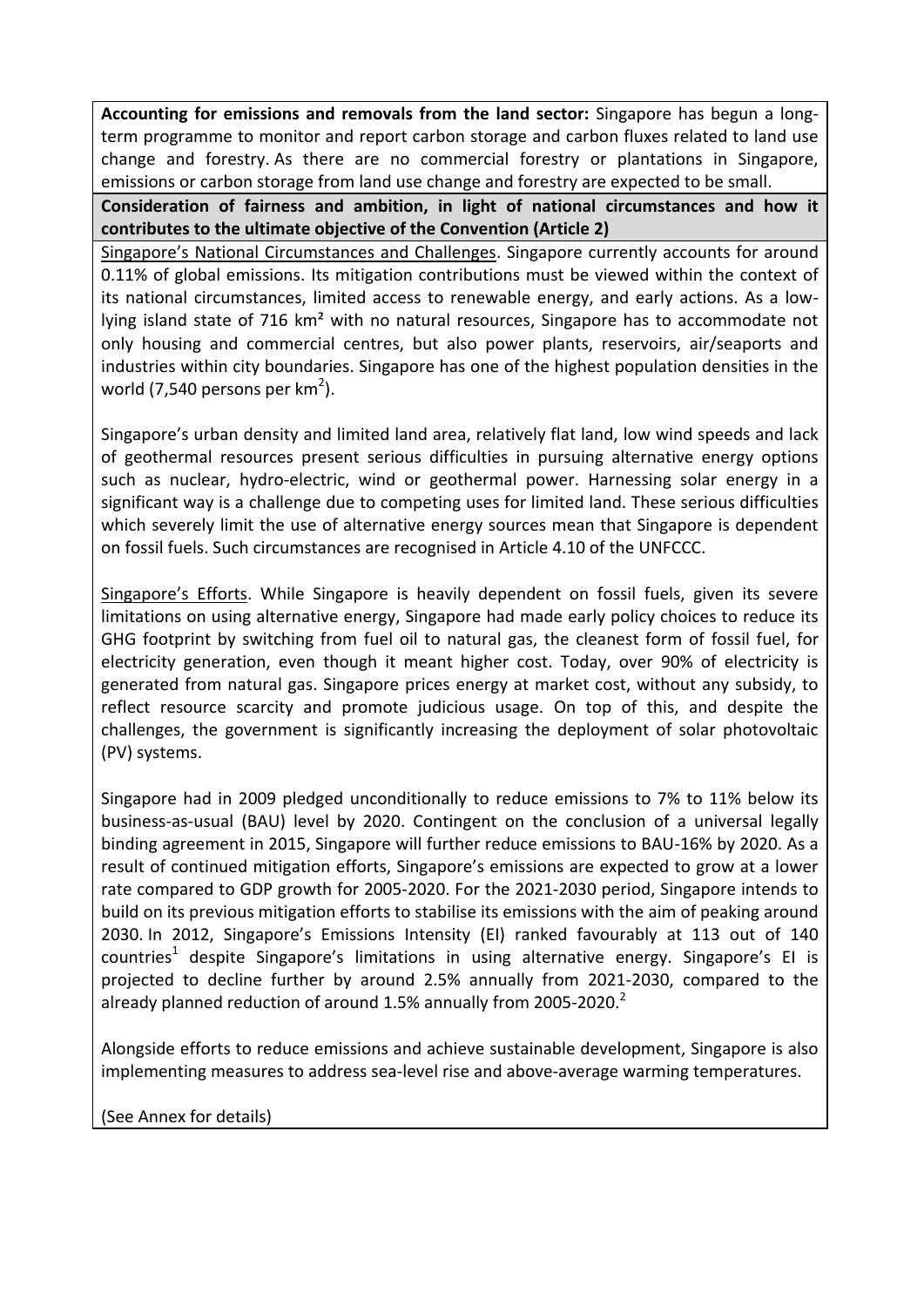## **ACCOMPANYING INFORMATION ON SINGAPORE'S NATIONAL CIRCUMSTANCES AND ADAPTATION EFFORTS**

#### **SINGAPORE'S NATIONAL CIRCUMSTANCES**

#### *1) Singapore is Alternative Energy-Disadvantaged*

Singapore is a small island city-state with relatively flat land, low wind speeds and lack of geothermal resources. These limit access to alternative energy options such as hydroelectric, wind or geothermal power. Given Singapore's small land area and high population density, the risks of nuclear energy currently outweigh the potential benefits.

Although Singapore is located in the tropics, there are challenges to harnessing solar energy in a significant way, given its small size and dense urban landscape. Despite the limited surface area for deploying solar PV, the Government of Singapore is pressing ahead to promote solar PV deployment through the provision of an enabling environment which: (a) facilitates system integration of intermittent sources to ensure grid stability and security; (b) addresses non-market barriers to entry without subsidising the consumption of any form of energy; and (c) supports continued investment in research, development, and demonstration (RD&D) to reduce the cost of solar PV modules and improve their efficiency. By 2030, it is estimated that renewable energy could potentially contribute up to 8% of Singapore's peak electricity demand.

#### *2) Singapore is Carbon Efficient*

Singapore is an advanced manufacturing hub, and more than 60% of its manufacturing output is exported to meet the needs of the region and the world. $3$  Energy efficiency is a key strategy for carbon emissions reduction and Singapore aims to produce goods in an energy- and carbon-efficient manner. As energy costs are not subsidised in Singapore, companies use energy judiciously and embrace new energy efficient technologies. Strong pollution control laws also encourage industries to switch to cleaner fuel sources such as natural gas. The Government facilitates the adoption of energy efficient technologies through grants and other policy tools to overcome high upfront capital investments and other non-market barriers. As a result, Singapore contributes to 2.2% of global trade, but only accounts for around 0.11% of global emissions.

#### *3) Singapore's INDC is a Stretch Goal*

Singapore's aim to reduce its Emissions Intensity by 36% from 2005 levels, and to stabilise its emissions with the aim of peaking around 2030 is a stretch goal. As one of the most globalised economies and a trading nation with no indigenous resources, Singapore is heavily dependent on the global supply chain for its food and energy security. Its economic activity and emissions are also highly sensitive to the volatility of regional and global developments. Even so, Singapore's early actions to reduce emissions, despite its lack of alternative energy options, have allowed it to achieve one of the lowest emissions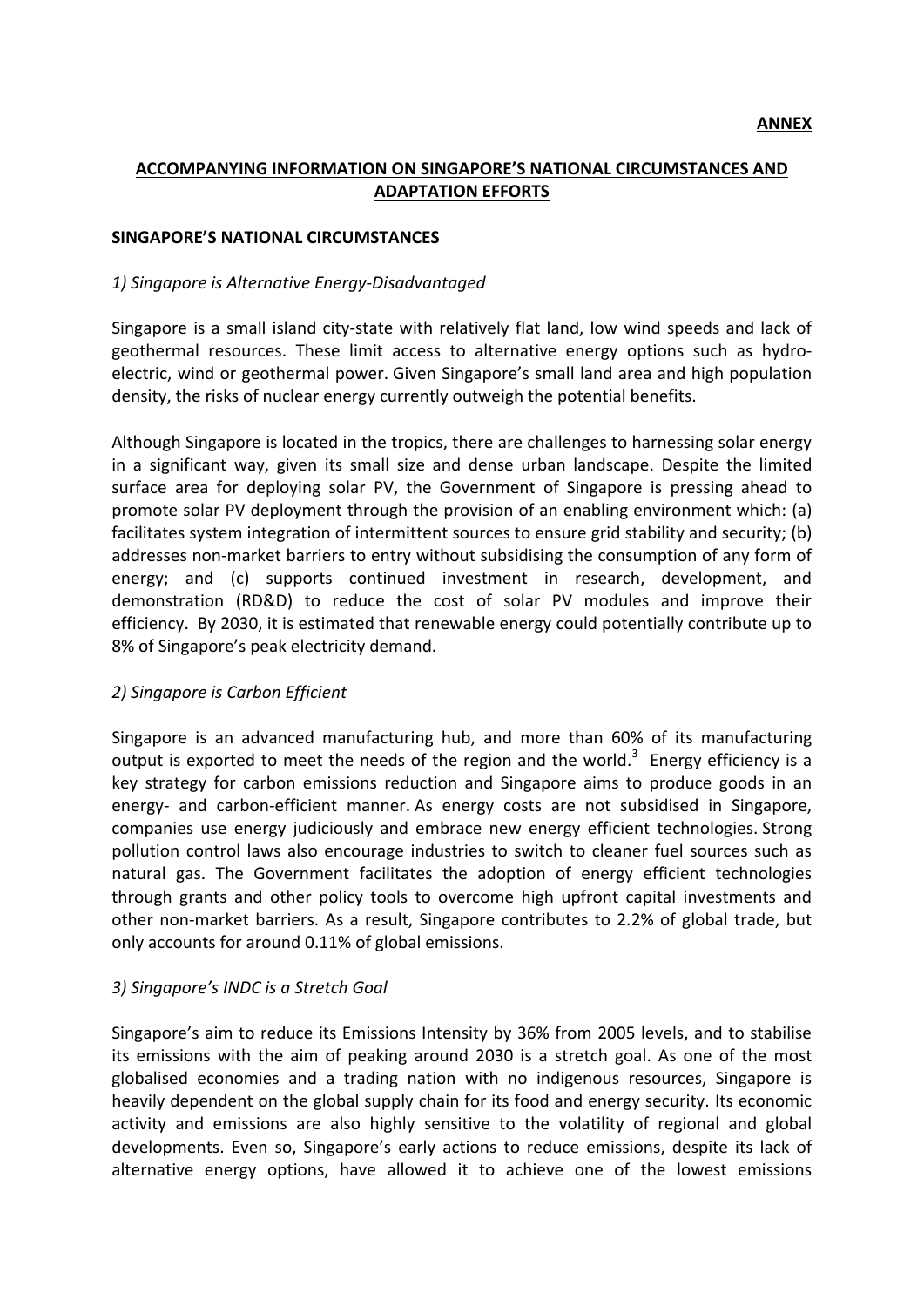intensities globally while still maintaining economic growth. Singapore ranks favourably at 113th out of 140 countries. Singapore's mitigation efforts include a green growth strategy, promoting low carbon trajectories, and pursuing new energy efficiency measures over and above those already extensively deployed. Singapore will continue to invest significantly in research and development to explore new innovations in low carbon technologies. These efforts entail economic and social opportunity costs<sup>4</sup>, but nevertheless will be funded domestically.

### *4) Singapore Collaborates Internationally*

Singapore recognises its responsibility to contribute to international collaborations to address climate change. Singapore hosts regular international forums such as the World Cities Summit, Singapore International Water Week, Singapore International Energy Week, and the Singapore Green Building Week/International Green Building Conference, for the sharing of experiences in city planning, climate change adaptation, transport, as well as waste and water management. Singapore also actively shares its developmental experiences as an island city-state in the C40 Cities Climate Leadership group  $(C40)^5$ . Partnering the United Nations Environmental Programme (UNEP), the Building and Construction Authority (BCA) of Singapore established the Centre for Sustainable Buildings – a first in Asia – to support regional efforts to develop green building policies and actions.

Singapore also works closely with many partners including the UNFCCC Secretariat, ASEAN member states, the United Nations Development Programme (UNDP), the World Meteorological Organisation, the US Government, the UK Government, UK Carbon Trust, the Australian Department of Foreign Affairs and Trade and Germany's Deutsche Gesellschaft für Internationale Zusammenarbeit (GIZ) GmbH to provide platforms to share experiences, best practices and technical knowledge on climate change and green growth issues. Singapore has also broadened and deepened its own technical cooperation programmes to share experiences with other developing countries. To date, Singapore has conducted programmes for over 10,700 officials from other countries in climate change and sustainable development issues alone.

\_\_\_\_\_\_\_\_\_\_\_\_\_\_\_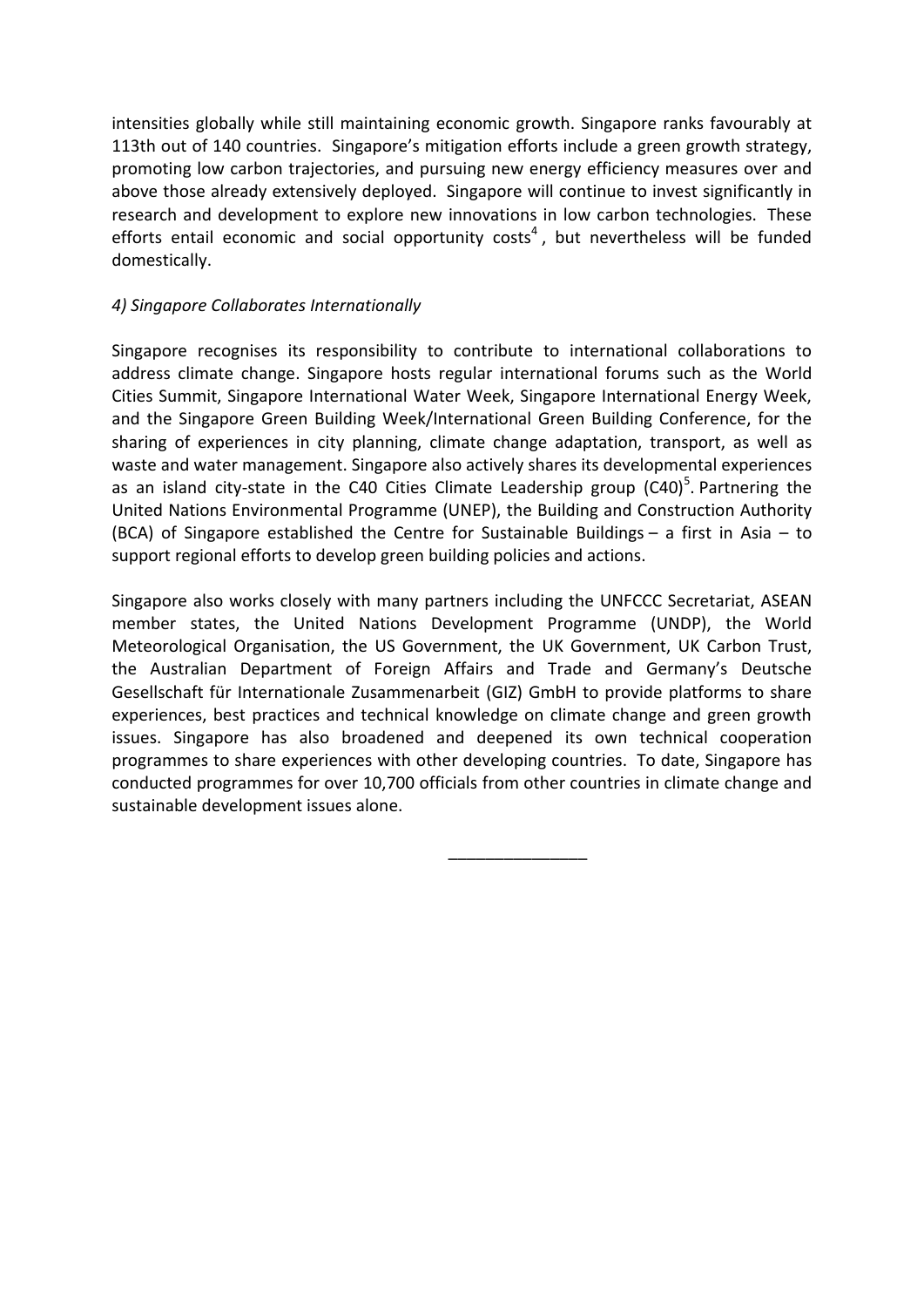### **SINGAPORE'S ADAPTATION EFFORTS**

## *1) Adaptation Challenges*

As a small country without natural resources, Singapore has developed as an open economy that imports the bulk of its food supply, making it sensitive to disruptions to global supply chains. Domestically, Singapore has experienced changes in rainfall patterns and temperature. The annual maximum rainfall intensity in an hour increased from 80 mm in 1980 to 107 mm in 2012. National projections also reflect an upward trend in seasonal mean rainfall during the wet season, and greater dryness during months that are already drier. For temperature, the rate of warming over Singapore from 1951 to 2012 was 0.26°C per decade, more than double the global rate over the same period (0.12°C). Similar to other members of the Alliance of Small Island States (AOSIS), as a low-lying country, Singapore is exposed to rising sea levels (the mean rate of global averaged sea level rise was 1.7 mm per year between 1901 and 2010; the global mean sea level is projected to continue to rise during the 21<sup>st</sup> century<sup>6</sup>). Singapore's location within Southeast Asia, where there is a lack of observational climate data, is also a challenge to local climate modelling work in projecting climate change impacts. These characteristics make adaptation planning in Singapore both complex and challenging.

### *2) Singapore's Longstanding and Future Actions to Increase Resilience*

Recognising that adaptation solutions cannot be implemented overnight, Singapore started early to integrate long-term adaptation planning into national policies. Listed below are some key adaptation measures Singapore is undertaking:

- a. **Food Security:** As a country that imports over 90% of its food supply, Singapore is exposed to a variety of risks. Climate change could potentially result in fluctuations in food supply and prices. Singapore's main strategy is to diversify sources for food supply resilience. This is supplemented by limited local production of key food items and rice stockpiling. The Singapore Government encourages food security research and development, and incentivises the adoption of technology to increase productivity and resilience of local farms.
- b. **Infrastructure resilience:** Singapore's Building Control Act requires buildings to undergo periodic structural inspections to ensure structural resiliency. All road and rail structures also undergo regular inspections by registered professional engineers. To protect critical transport infrastructure from flood risks, flood barriers have been installed at subway stations that may be affected, with ongoing work to do so for the remaining ones. For energy and telecommunication services, private operators are required to meet performance standards and ensure network resilience, including through monitoring and maintenance. The Singapore Government constantly reviews and revises design codes, regulations and policies to account for new information and the latest climate projections.
- c. **Public Health:** Climate change could contribute to increased risks of transmission of dengue and other vector-borne diseases in Singapore. Singapore has an integrated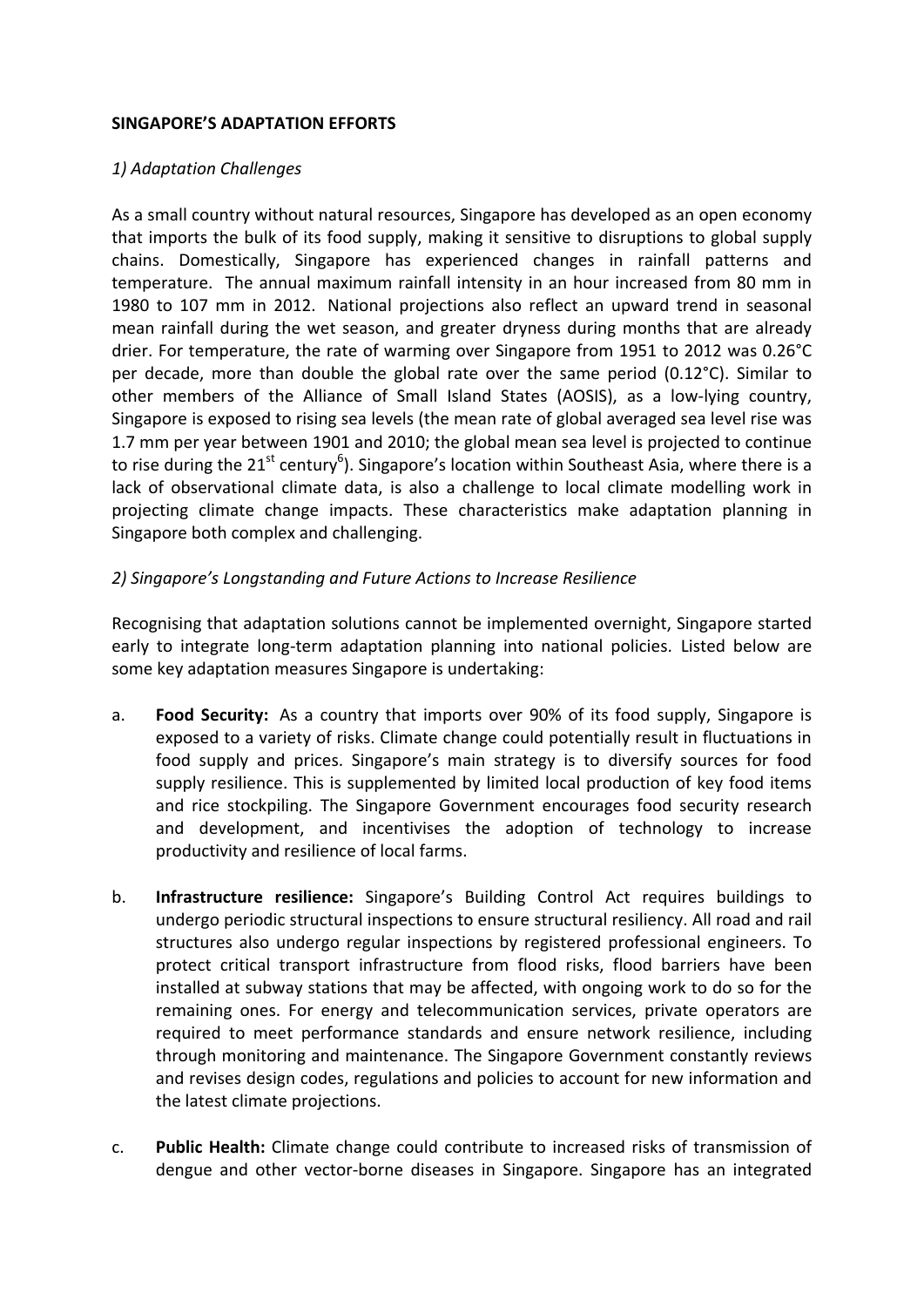regime of environmental management and intensive source reduction to suppress the mosquito vector population. A surveillance programme – anchored in human case, virus, mosquito and weather monitoring – has been established for the early warning of increased risks. Contingency plans are also in place to deal with the anticipated impacts of climate change (including during haze episodes and heat waves), which result in short-term surges in healthcare demand.

- d. **Addressing flood risks:** Over 30 years, substantial investments in drainage infrastructure have been made to reduce flood-prone areas from around 3,200 hectares to 34 hectares by end-2014. For example, the S\$226-million Marina Barrage project was a part of a comprehensive flood alleviation scheme, which also created Singapore's  $15<sup>th</sup>$  reservoir in the heart of the city. Drainage improvement works are continuous, with 190 enhancements completed in the last cycle and another 154 locations being upgraded under present plans. With more intense rainfall, a holistic "source-pathway-receptor" approach was adopted. This covers the entire drainage system, addressing not just the pathway through which storm water travels (i.e. "pathway" solutions like widening and deepening drains and canals), but also where run-off is generated (i.e. "source" solutions such as on-site detention) and the areas where floods may occur (i.e. "receptor" solutions like platform levels and flood barriers). Commercial, industrial, institutional and residential developments and redevelopments greater than or equal to 0.2 hectares are required to implement onsite storm water detention measures to reduce the peak discharge into the public drainage system.
- e. **Enhancing water security:** Singapore has developed a robust, diversified water supply system through "The Four National Taps": namely, local catchment water, imported water, NEWater<sup>7</sup> and desalinated water. Since 2011, with the completion of three reservoirs in urbanised areas, the total water catchment area has been increased from half to two-thirds of Singapore's land surface. Not being dependent on rainfall, NEWater and desalinated water can be used to supplement water from local reservoirs in extended dry spells. Singapore plans to expand NEWater and desalination capacity to meet up to 80% of its water demand in 2060. Variable salinity<sup>8</sup> technology can be used to help expand Singapore's water catchment to up to 90% of its land area by tapping on the streams and rivulets near the shoreline.
- f. **Protecting the coastline:** 70–80% of Singapore's coastline is protected against coastal erosion by hard structures such as sea walls and stone embankments. The rest are soft coasts, such as sandy beaches and mangrove swamps. Since 1991, all new coastal lands have been reclaimed to 1.25 metres above the highest recorded tide level. In 2011, minimum reclamation levels were raised by an additional 1 metre to be more resilient to long-term sea level rise. A range of technologies are also being deployed to enhance coastal infrastructure at specific locations for the long term, while continued efforts are made to protect Singapore's critical logistics supply infrastructure (located in coastal regions) against the risk of increased flooding.
- g. **Safeguarding biodiversity:** Enriching Singapore's urban biodiversity and extensive greenery is part of the national vision for a "City in a Garden". Extensive roadside tree